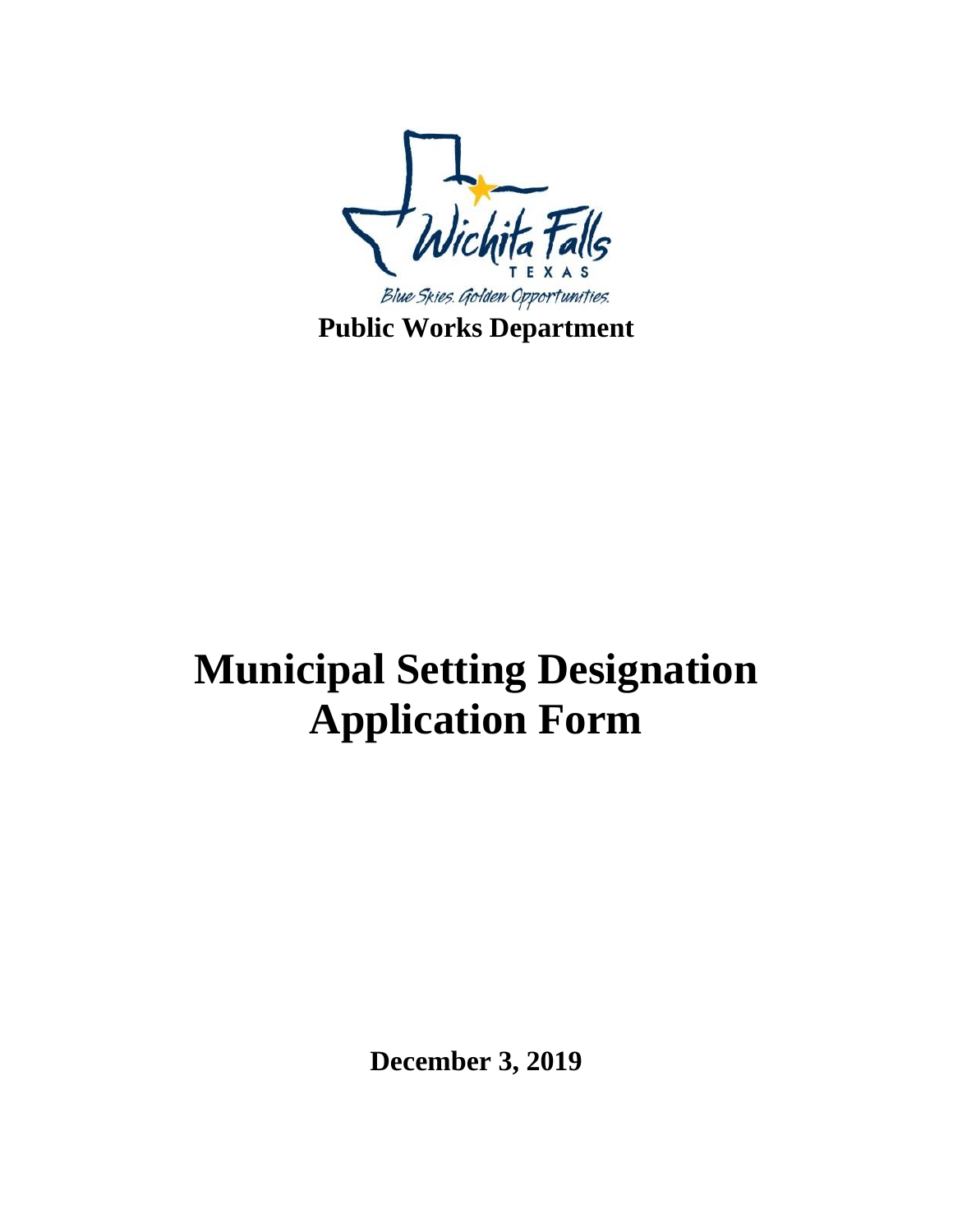## Municipal Setting Designation Application Form

## **Instructions**

Application Form: Submit this completed application form, along with 3 copies of the application and all supporting documentation, to the City of Wichita Falls, Public Works Department (address shown at the bottom of this page) when applying for a Municipal Setting Designation (MSD) Certificate. The MSD application process is governed by City of Wichita Falls Ordinance Article XI, Chapter 106 – Utilities, Section 106-1042. Failure to use this application form will result in denial of the application.

In general, the application form is self-explanatory. Indicate by checking "Yes", "No", or "N/A" in response to the stated question. Complete the form and submit a copy of the form along with the supporting information. If any of the responses on the form require more space than is provided in the form, add the additional information to the end of the form and note that additional information is included in the answer space.

This application must be clear, complete, concise, correct, contain only relevant information, and be organized to facilitate analysis. Supporting documentation, if necessary, should be submitted as a separate appendix to the application.

Maps: All maps must be accurate and drawn to scale. The supporting information can be consolidated onto fewer maps than are listed in the checklist, provided the information is legible.

A professional surveyor registered with the Texas Board of Professional Surveying must certify that all property descriptions or maps with metes and bounds descriptions are accurate.

Legal Description of the MSD: Metes and bounds descriptions **MUST INCLUDE THE ADJACENT PUBLIC RIGHT(S)-OF-WAY AND** must be certified by a licensed professional surveyor registered by the Texas Board of Professional Surveying attesting to the accuracy of the descriptions. One legal description which consists of: (1) the designated property and (2) the adjacent public right(s)-of-way in a contiguous form and fashion is also acceptable.

Submittal: Submit the attached application form and all supporting information, along with a filing fee of \$2,500.00 (check payable to City of Wichita Falls) to:

City of Wichita Falls Public Works Department  $1300$  7<sup>th</sup> Street Wichita Falls, Texas 76307

If there are any questions, please contact Drew Begley the City Environmental Coordinator at 940/761-7670.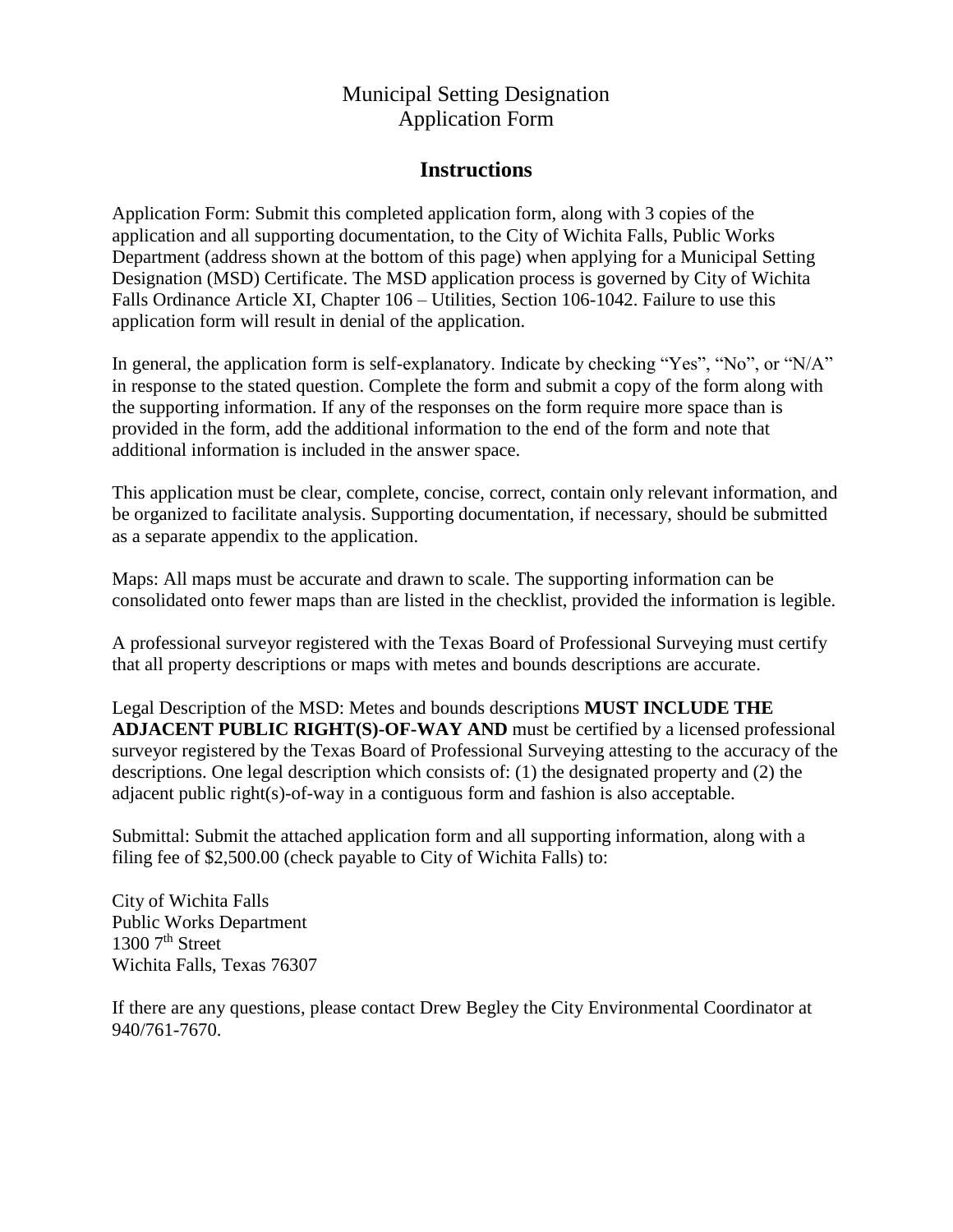

## Municipal Setting Designation Application Form

Please use the checklist below to indicate whether the items are included in the application by checking the "yes" or "no" or "N/A" column. If an item is checked "no" an explanation must be provided as to why the item is not included. The application must include all information on the following checklist **IN THIS ORDER**. Please note that if an item is checked "no", the application could be rejected.

|    | <b>ITEM</b>                                                                                    | <b>YES</b> | N <sub>O</sub> | N/A | $\boldsymbol{*}\mathbf{Page}$<br># |
|----|------------------------------------------------------------------------------------------------|------------|----------------|-----|------------------------------------|
|    | 1. Executive summary                                                                           |            |                |     |                                    |
| 2. | Name, address, telephone number, and email of all applicants, all property owners within       |            |                |     |                                    |
|    | the designated property, and any representatives of the applicants or property owners.         |            |                |     |                                    |
| 3. | A legal description of the boundaries of the designated property AND THE METES                 |            |                |     |                                    |
|    | AND THE BOUNDS OF THE ADJACENT PUBLIC RIGHT(S)-OF-WAY, along with                              |            |                |     |                                    |
|    | a copy of the deed for the designated property. One legal description which consists of        |            |                |     |                                    |
|    | $(1)$ the designated property and $(2)$ the adjacent public rights $(s)$ -of-way in contiguous |            |                |     |                                    |
|    | form and fashion is also acceptable.                                                           |            |                |     |                                    |
|    | 4. A site map showing:                                                                         |            |                |     |                                    |
|    | A. The location of the designated property AND ADJACENT PUBLIC RIDHT(S)-                       |            |                |     |                                    |
|    | OF-WAY                                                                                         |            |                |     |                                    |
|    | B. The topography of the designated property as indicated on publicly available                |            |                |     |                                    |
|    | sources                                                                                        |            |                |     |                                    |
|    | C. The detected area of ground water contamination;                                            |            |                |     |                                    |
|    | D. The location of all soil sampling locations and all groundwater monitoring wells;           |            |                |     |                                    |
|    | E. Groundwater gradients, to the extent known, and direction of groundwater flow;              |            |                |     |                                    |
|    | and                                                                                            |            |                |     |                                    |
|    | The ingestion protective concentration level exceedance zone for each<br>F <sub>r</sub>        |            |                |     |                                    |
|    | contaminant of concern, to the extent known;                                                   |            |                |     |                                    |
|    | 5. A description of the current use, and, to the extent known, the anticipated uses, of the    |            |                |     |                                    |
|    | designated property and properties within 500 feet of the designated property.                 |            |                |     |                                    |
|    | 6. For each contaminant of concern within the ingestion protective concentration level         |            |                |     |                                    |
|    | exceedance zone, to the extent known, provide the following:                                   |            |                |     |                                    |
|    | A. Description of the ingestion protective concentration level exceedance zone and             |            |                |     |                                    |
|    | the non-ingestion protective concentration level exceedance zone,                              |            |                |     |                                    |
|    | B. The level of contamination, the ingestion protective concentration level, and the           |            |                |     |                                    |
|    | non-ingestion protective concentration level, all expressed as mg/L units.                     |            |                |     |                                    |
|    | Its basic geochemical properties (for example, whether the contaminant of<br>C.                |            |                |     |                                    |
|    | concern migrate with groundwater, floats, or is soluble in water).                             |            |                |     |                                    |

\* This is the actual page number of the application report where the information is found.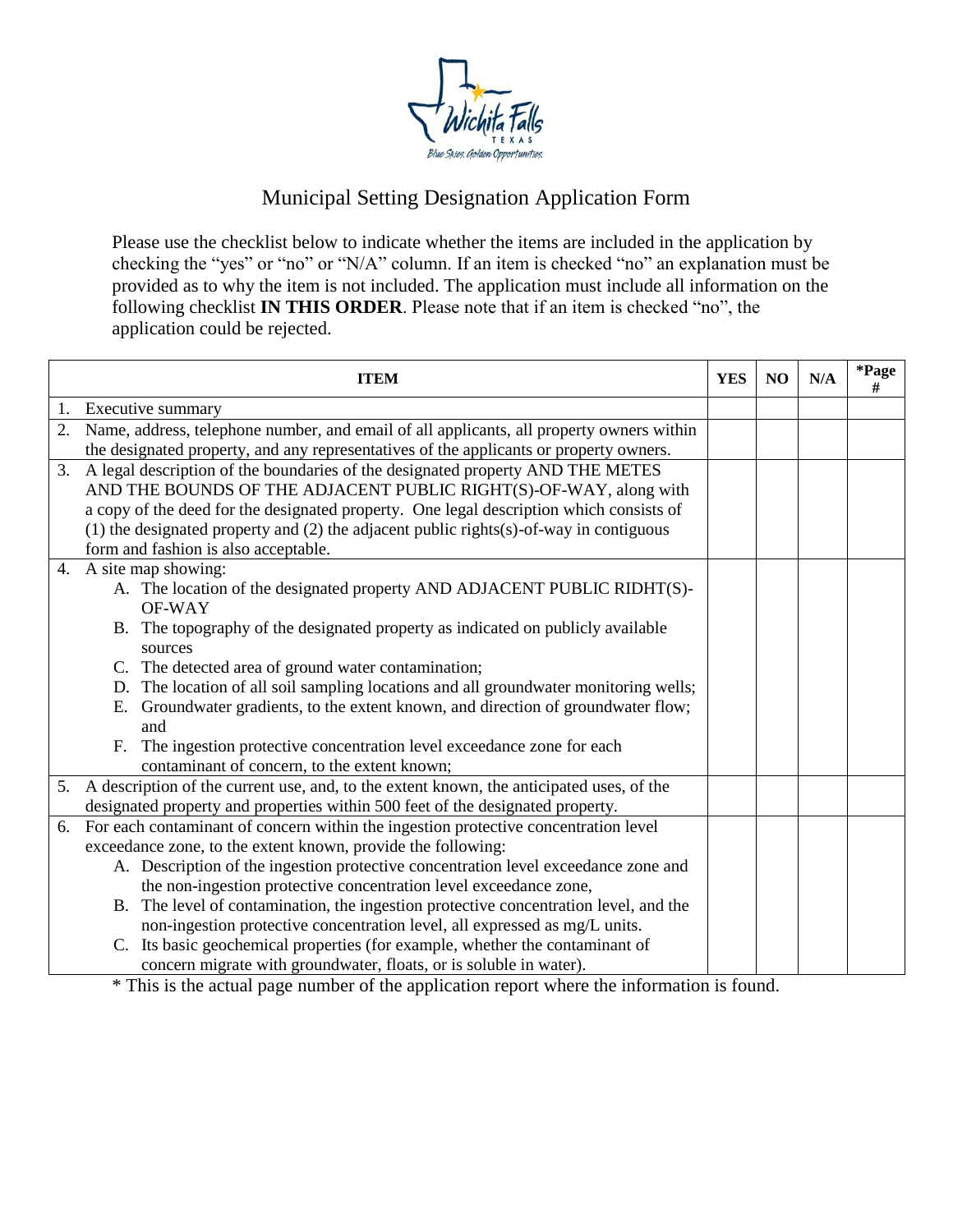|    | <b>ITEM</b>                                                                                                                                                       | <b>YES</b> | N <sub>O</sub> | N/A | *Page<br># |
|----|-------------------------------------------------------------------------------------------------------------------------------------------------------------------|------------|----------------|-----|------------|
| 7. | For each contaminant of concern within the designated groundwater, to the extent                                                                                  |            |                |     |            |
|    | known, provide the following:                                                                                                                                     |            |                |     |            |
|    | A. Description of the ingestion protective concentration level exceedance zone and                                                                                |            |                |     |            |
|    | the non-ingestion protective concentration level exceedance zone, including a                                                                                     |            |                |     |            |
|    | specification of the horizontal area and the minimum and maximum depth below                                                                                      |            |                |     |            |
|    | ground surface.                                                                                                                                                   |            |                |     |            |
|    | B. The level of contamination, the ingestion protective concentration level, and the                                                                              |            |                |     |            |
|    | non-ingestion protective concentration level, all expressed and mg/L units.                                                                                       |            |                |     |            |
|    | C. Its basic geochemical properties (for example, whether the contaminant of                                                                                      |            |                |     |            |
|    | concern migrates with groundwater, floats, or is soluble in water).                                                                                               |            |                |     |            |
| 8. | A table displaying the following information for each contaminant of concern, to the                                                                              |            |                |     |            |
|    | extent known:                                                                                                                                                     |            |                |     |            |
|    | A. The concentration level for soil and groundwater, the ingestion protective                                                                                     |            |                |     |            |
|    | concentration level, and the non-ingestion protective concentration level, all                                                                                    |            |                |     |            |
|    | expressed as mg/L units                                                                                                                                           |            |                |     |            |
|    | B. The critical protective concentration level without the municipal setting                                                                                      |            |                |     |            |
|    | designation, highlighting any exceedances.                                                                                                                        |            |                |     |            |
|    | C. The critical protective concentration level with the municipal setting designation,                                                                            |            |                |     |            |
|    | highlighting any exceedances.                                                                                                                                     |            |                |     |            |
| 9. | A statement as to whether the plume of contamination stable, expanding, or contraction                                                                            |            |                |     |            |
|    | with the basis for that statement. If this information is not known, a statement of why the                                                                       |            |                |     |            |
|    | information is not known.                                                                                                                                         |            |                |     |            |
|    | 10. A statement as to whether contamination on and off the designated property without a                                                                          |            |                |     |            |
|    | municipal setting designation exceeds a residential assessment level as defined in the                                                                            |            |                |     |            |
|    | Texas Risk Reduction Program, if know, and the basis for that statement.<br>11. A statement as to whether contamination on and off the designated property with a |            |                |     |            |
|    | municipal setting designation will exceed a residential assessment level as defined in the                                                                        |            |                |     |            |
|    | Texas Risk Reduction Program, if known, and the basis for that statement.                                                                                         |            |                |     |            |
|    | 12. Identification of the points of origin of the contamination and the persons responsible for                                                                   |            |                |     |            |
|    | the contamination, to the extent known,                                                                                                                           |            |                |     |            |
|    | 13. A description of any environmental regulatory actions that have been taken within the                                                                         |            |                |     |            |
|    | past five years in connection with the designated property, to the extent known.                                                                                  |            |                |     |            |
|    | 14. A listing of all existing state of U.S. Environmental Protection Agency registrations,                                                                        |            |                |     |            |
|    | permits, and identification numbers that applies to the designated property.                                                                                      |            |                |     |            |
|    | 15. A statement as to whether the designated property has been submitted to the Texas                                                                             |            |                |     |            |
|    | Voluntary Cleanup Program (Section 361.601 of the Texas Health and Safety Code) or                                                                                |            |                |     |            |
|    | similar state or federal program, and a description of the designated property's status in                                                                        |            |                |     |            |
|    | the program.                                                                                                                                                      |            |                |     |            |
|    | 16. A summary of any environmental site assessment reports filed with the TCEQ regarding                                                                          |            |                |     |            |
|    | any site investigations or response actions that are planned, ongoing, or completed                                                                               |            |                |     |            |
|    | related to the designated property.                                                                                                                               |            |                |     |            |
|    | 17. A statement as to whether any public drinking water supply system exists that satisfies                                                                       |            |                |     |            |
|    | the requirements of Chapter 341 of the Texas Health and Safety Code and that supplies                                                                             |            |                |     |            |
|    | or is capable of supplying drinking water to the designated property and property within                                                                          |            |                |     |            |
|    | one-half mile of the designated property and the identity of each.                                                                                                |            |                |     |            |
|    |                                                                                                                                                                   |            |                |     |            |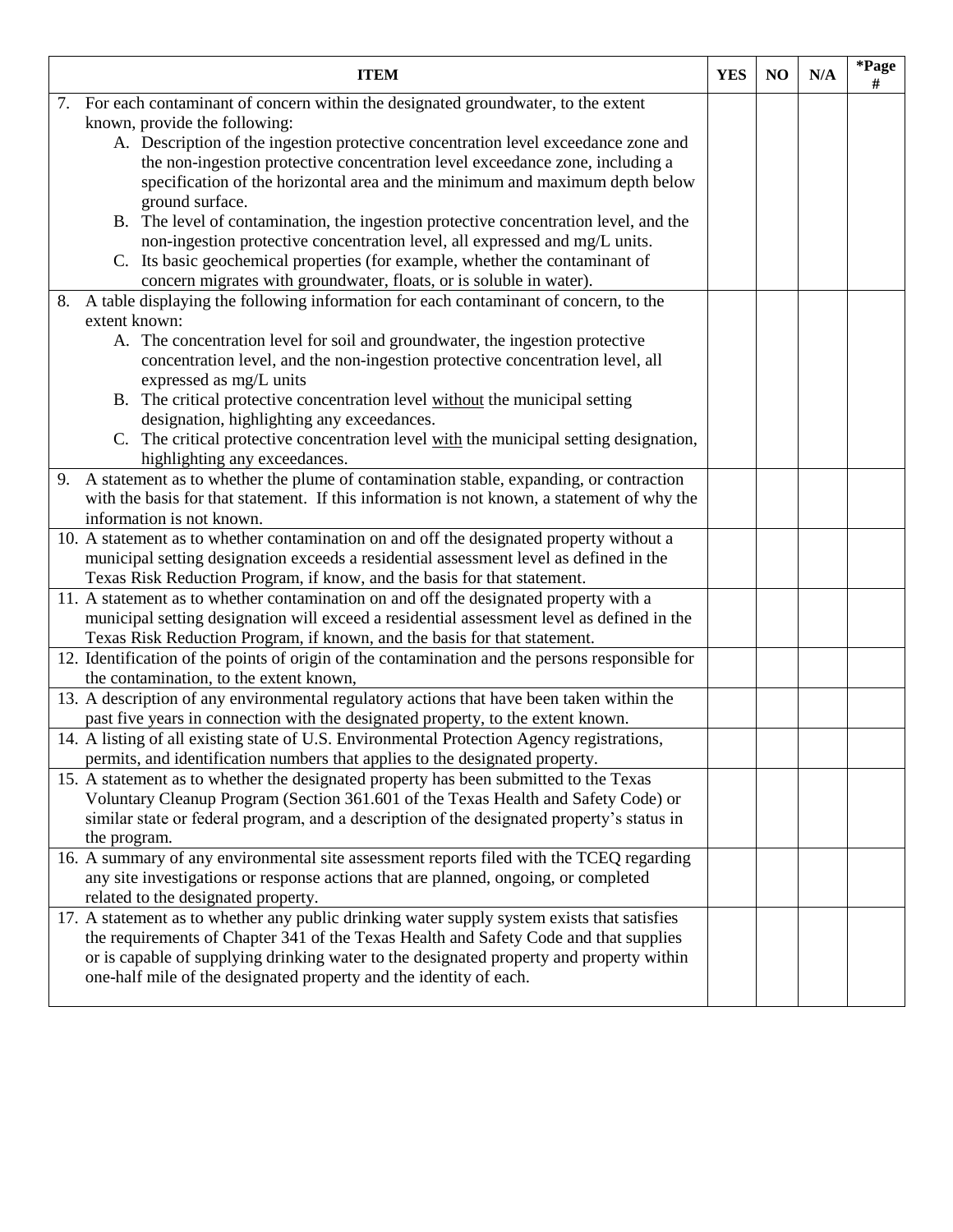| <b>ITEM</b>                                                                                                                                                                      | <b>YES</b> | N <sub>O</sub> | N/A | *Page<br>$\#$ |
|----------------------------------------------------------------------------------------------------------------------------------------------------------------------------------|------------|----------------|-----|---------------|
| 18. The name and address of each owner of a state-registered private water well within five                                                                                      |            |                |     |               |
| miles of the designated property, along with:                                                                                                                                    |            |                |     |               |
| A. A map showing the location of each well and, to the extent known, a notation of                                                                                               |            |                |     |               |
| whether each well is used for potable water; and                                                                                                                                 |            |                |     |               |
| B. A statement as to whether the applicant has provided notice to each owner in                                                                                                  |            |                |     |               |
| compliance with Section 361.805 of the Texas Health and Safety Code.                                                                                                             |            |                |     |               |
| 19. The name and address of each retail public utility, as defined in Section 13.002 of the                                                                                      |            |                |     |               |
| Texas Water Code, that own or operates a groundwater supply well within five mile of<br>the designated property, along with a statement as to whether the applicant has provided |            |                |     |               |
| notice as required by Section 361.805 of the Texas Health and Safety Code.                                                                                                       |            |                |     |               |
| 20. A listing of each municipality, other than the City of Wichita Falls, with a boundary                                                                                        |            |                |     |               |
| within one-half mile of the designated property, and a statement as to whether the                                                                                               |            |                |     |               |
| applicant has provided notice as required by Section 361.805 of the Texas Health and                                                                                             |            |                |     |               |
| Safety Code.                                                                                                                                                                     |            |                |     |               |
| 21. A listing of each municipality, other than the City of Wichita Falls, that owns or operates                                                                                  |            |                |     |               |
| a groundwater supply well within five miles of the designated property; and a statement                                                                                          |            |                |     |               |
| as to whether the applicant has provided notice as required by Section 361.805 of the                                                                                            |            |                |     |               |
| Texas Health and Safety Code.                                                                                                                                                    |            |                |     |               |
| 22. The following statement signed and sealed by a licensed professional engineer or                                                                                             |            |                |     |               |
| licensed professional geoscientist authorized to practice in the state of Texas with                                                                                             |            |                |     |               |
| expertise in environmental remediation:                                                                                                                                          |            |                |     |               |
|                                                                                                                                                                                  |            |                |     |               |
| To the best of my knowledge and believe, based upon a review of all public and                                                                                                   |            |                |     |               |
| private records and other information sources available to me in the exercise of due                                                                                             |            |                |     |               |
| diligence, the opinions stated and conclusions made in this application are supported                                                                                            |            |                |     |               |
| by such information, and the technical and scientific information submitted with the                                                                                             |            |                |     |               |
| application is true, accurate, and complete. Based on such review, the contaminants                                                                                              |            |                |     |               |
| of concern from the sources on the designated property or migrating from or through                                                                                              |            |                |     |               |
| the designated property more likely than not (do exceed) or (do not exceed) a non-                                                                                               |            |                |     |               |
| ingestion protective concentration level on property beyond the boundaries of the                                                                                                |            |                |     |               |
| designated property.<br>23. If the licensed professional engineer or licensed professional geoscientist determines that                                                          |            |                |     |               |
| contaminants of concern from sources on the designated property or migrating from or                                                                                             |            |                |     |               |
| through the designated property more likely than not do exceed a non-ingestion                                                                                                   |            |                |     |               |
| protective concentration level on property beyond the boundaries of the designated                                                                                               |            |                |     |               |
| property, then the applicant must:                                                                                                                                               |            |                |     |               |
| A. Specify the name and address of the owner of each property.                                                                                                                   |            |                |     |               |
| B. Send a copy of the application to the owner of the property with the notice of the                                                                                            |            |                |     |               |
| public meeting.                                                                                                                                                                  |            |                |     |               |
| C. Provide documentation that the designated property has been included in a state                                                                                               |            |                |     |               |
| or federal program that requires that the entire non-ingestion protective                                                                                                        |            |                |     |               |
| concentration level exceedance zone be addressed to the satisfaction of the                                                                                                      |            |                |     |               |
| agency administering the program, along with documentation of the estimated                                                                                                      |            |                |     |               |
| time period in which it is to be addressed. An example of such as program is the                                                                                                 |            |                |     |               |
| Texas Voluntary Cleanup Program (Section 361.601 of the Texas Health and                                                                                                         |            |                |     |               |
| Safety Code).                                                                                                                                                                    |            |                |     |               |
| D. Provide documentation upon completion of the state or federal program showing                                                                                                 |            |                |     |               |
| that the non-ingestion protective concentration level exceedances have been                                                                                                      |            |                |     |               |
| addressed to the satisfaction of the agency administering the program.                                                                                                           |            |                |     |               |